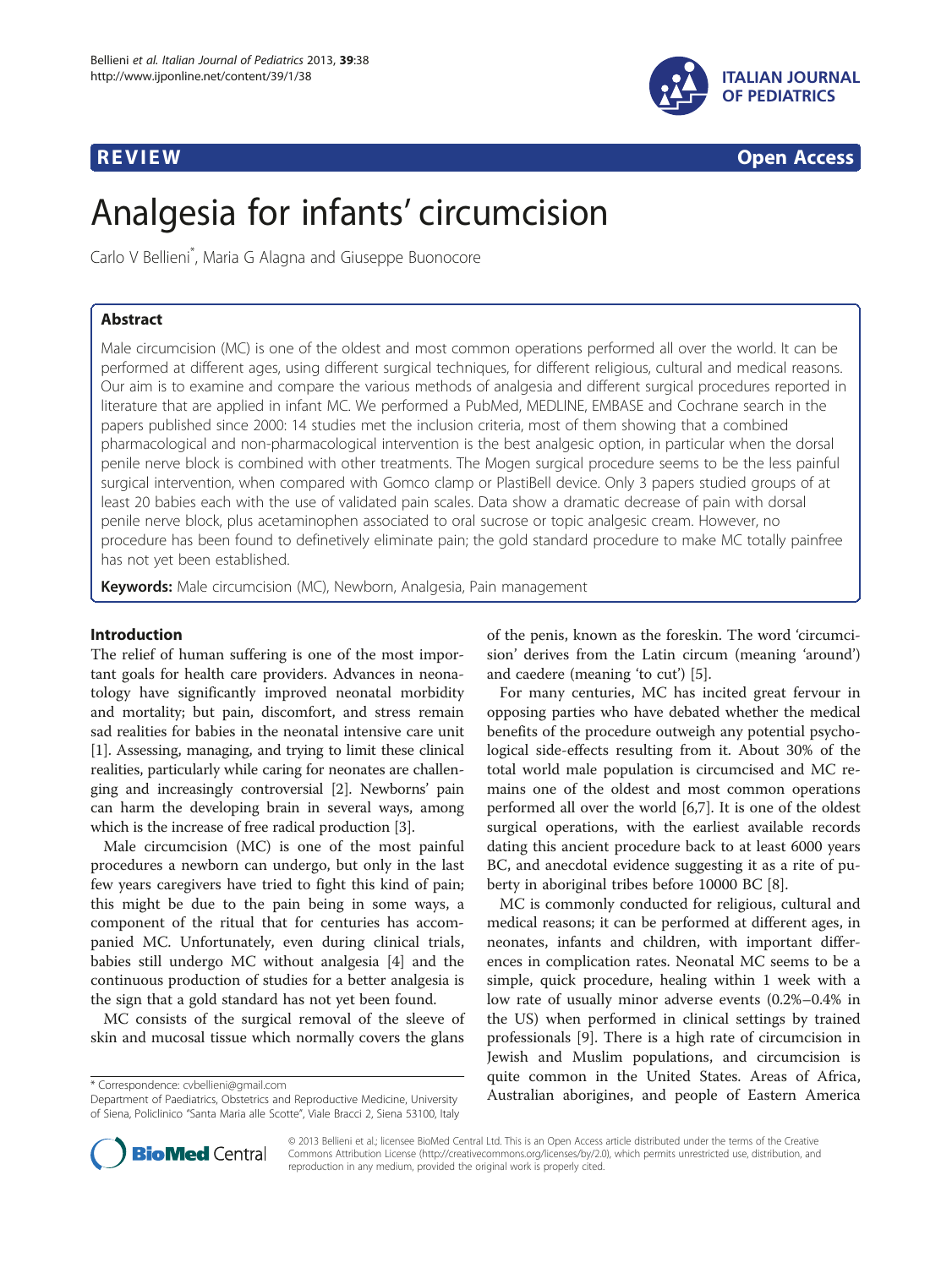| <b>Authors article</b> | <b>Newborns</b> | Analgesia                                                                                                     | Surgical technique  | Pain scale                                                               | <b>Results</b>                                                                                                                                                                                                                                               | Pub date |
|------------------------|-----------------|---------------------------------------------------------------------------------------------------------------|---------------------|--------------------------------------------------------------------------|--------------------------------------------------------------------------------------------------------------------------------------------------------------------------------------------------------------------------------------------------------------|----------|
| O'Sullivan et al. [17] | 66              | DPNB (ultrasound or<br>anatomical landmark) / fentanyl                                                        | ukn <sup>*</sup>    | <b>FLACC</b>                                                             | No significant difference between the groups in terms of fentanyl<br>administration. The ultrasound technique took longer to perform<br>but suggests some benefits in terms of postoperative pain.                                                           | 2011     |
| Banieghbal et al. [18] | 583             | RB/milk                                                                                                       | Gomco               | <b>NIPS</b>                                                              | RB causes a painful response in the majority of the babies, but<br>this is mostly noted in babies over one week of age.                                                                                                                                      | 2009     |
| Lehr et al. [19]       | 44              | DPNB/EMLA/lidocaine                                                                                           | Gomco               | NFCS/crying time                                                         | No significant difference in analgesic efficacy between<br>treatments.                                                                                                                                                                                       | 2007     |
| Garry et al. [20]      | 18              | <b>DPNB/EMLA</b>                                                                                              | ukn*                | NIPS/numeric pain scale                                                  | DPNB is significantly more effective for pain relief than<br>topical EMLA.                                                                                                                                                                                   | 2006     |
| Lehr et al. [21]       | 53              | DPNB/EMLA/lidocaine                                                                                           | Gomco               | Heart rate/respiratory<br>rate/SpO <sub>2</sub>                          | No significant difference in analgesic efficacy between<br>treatments.                                                                                                                                                                                       | 2005     |
| South et al. [22]      | 44              | DPNB/Tylenol/non-nutritive sucking                                                                            | Gomco               | PIPP/crying time/ salivary<br>cortisol level                             | NNS significantly decreases the pain response, in addition to<br>other common analgesics.                                                                                                                                                                    | 2005     |
| Razmus et al. [23]     | 132             | DPNB/DPNB+sucrose/<br>DPNB+sucrose+EMLA/<br>EMLA/EMLA+sucrose/RB/<br>RB+sucrose solution/<br>sucrose solution | ukn <sup>*</sup>    | <b>FLACC</b>                                                             | DPNB and RB in combination with the concentrated oral sucrose<br>have the lowest pain scores. The sucrose alone does not provide<br>sufficient analgesia; however, it can reduce the pain scores<br>somewhat when used in conjunction with other analgesics. | 2004     |
| Malnory et al. [24]    | 53              | Acetaminophen                                                                                                 | Gomco               | <b>NIPS</b>                                                              | Lower pain scores in newborns who received analgesia<br>than placebo.                                                                                                                                                                                        | 2003     |
| Taeusch et al. [25]    | 59              | DPNB/dextrose solution                                                                                        | Mogen vs PlastiBell | Cry response                                                             | The Mogen technique is preferred over the PlastiBell because<br>of the simplicity of execution, and it is also associated with<br>less pain and discomfort and it takes less time.                                                                           | 2002     |
| Kaufman et al. [26]    | 57              | EMLA/sucrose solution                                                                                         | Mogen vs Gomco      | Crying time/ facial<br>grimancing                                        | Mogen appears a better procedure than Gomco, and it takes<br>less time, showing also that the use of analgesia is imperative.                                                                                                                                | 2002     |
| Macke et al. [27]      | 60              | Acetaminophen                                                                                                 | Gomco               | NCAFS/crying<br>time/heart rate                                          | No significant difference in analgesic efficacy between<br>treatments and placebo.                                                                                                                                                                           | 2001     |
| Joyce et al. [28]      | 23              | EMLA/music                                                                                                    | ukn*                | RIPS/heart rate/SpO <sub>2</sub> /salivary<br>cortisol level/crying time | Efficacy of EMLA and music to contribute to the pain relief<br>of neonates undergoing circumcision.                                                                                                                                                          | 2001     |
| Kass et al. [29]       | 71              | DPNB/dextrose solution                                                                                        | Gomco               | MBPS/ crying time/heart<br>rate/respiratory rate                         | No significant differences between the oral glucose and water<br>groups among any of the pain-related measurements; only<br>the use of DPNB shows significantly lower pain scores and<br>reduced objective measurements of pain and physiologic stress.      | 2001     |
| Taddio et al. [30]     | 86              | DPNB/EMLA/acetaminophen                                                                                       | Mogen vs Gomco      | NFCS/crying time                                                         | Infants circumcised with the Mogen clamp and combined<br>analgesia have also less pain than those circumcised with<br>the Gomco clamp and EMLA cream, and it also takes less time.                                                                           | 2000     |

# <span id="page-1-0"></span>Table 1 Papers meeting the inclusion criteria, collected in chronological order

\*No data was available regarding the specific surgical procedure to perform MC.

Abbreviations: NIPS Neonatal infant pain scale, RIPS Riley infant pain scale, PIPP Premature infant pain profile, MBPS Modified behavioral pain scale, NFCS neonatal face coding system, NCAFS nursing child assessment feeding scale, DPNB Dorsal penile nerve block, RB Ring block.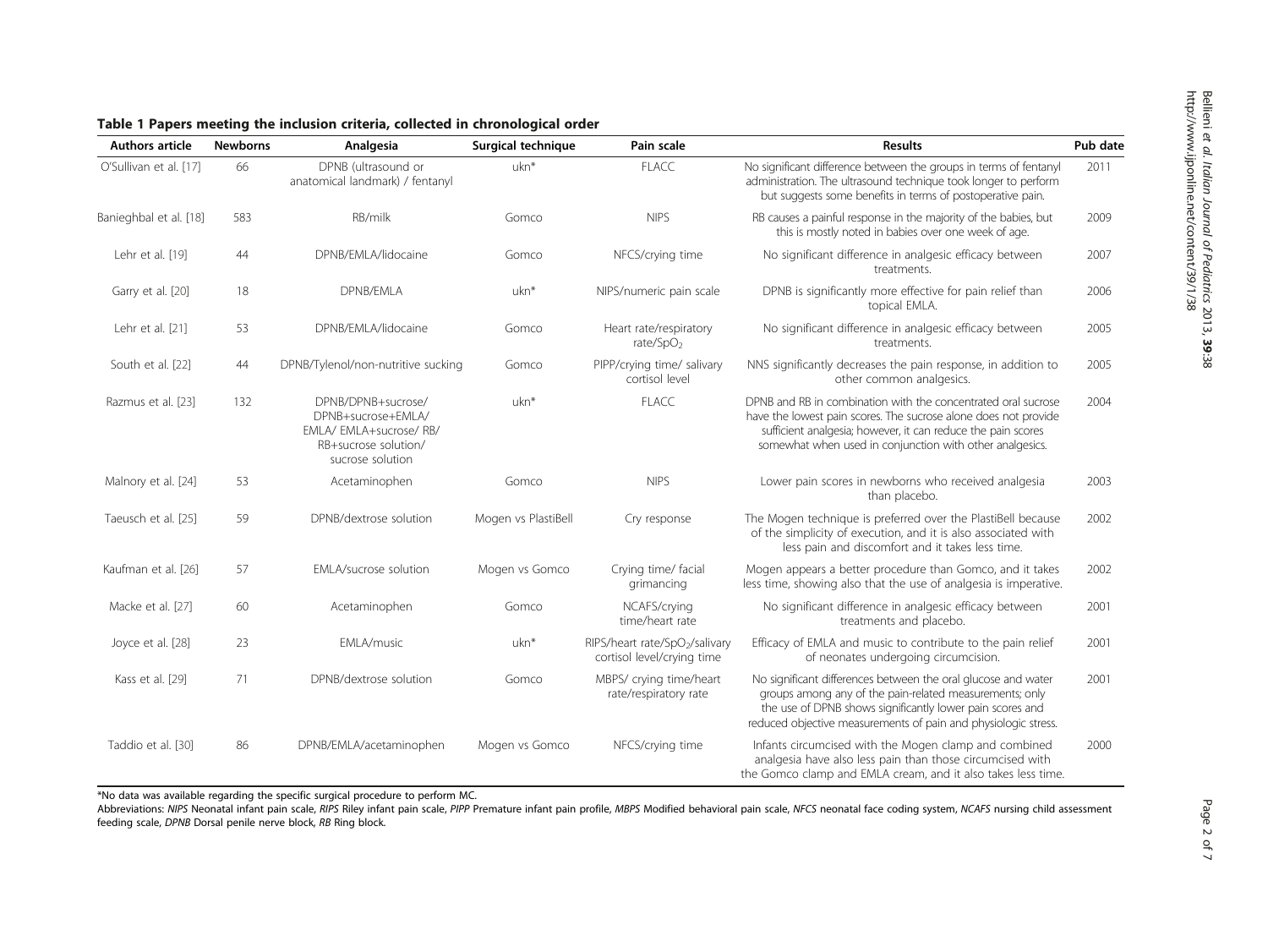| <b>PlastiBell device</b> | It is the application of a bell-shaped plastic shield over the penis glans and the tying of a tight I<br>igature around the bell and foreskin prior to the amputation; this limits bleeding and produces<br>ischaemic necrosis of the residual foreskin stump, avoiding the need for sutures [12,13].                                                                            |  |  |  |  |
|--------------------------|----------------------------------------------------------------------------------------------------------------------------------------------------------------------------------------------------------------------------------------------------------------------------------------------------------------------------------------------------------------------------------|--|--|--|--|
| Gomco clamp              | The foreskin is retracted, congenital preputial adhesions are separated, and the appropriate-sized<br>bell of the clamp is placed over the glans. The foreskin is replaced over the bell, and the clamp is assembled.<br>Closure of the clamp crushes the skin, allowing the distal prepuce to be excised and producing a<br>suture-less anastomosis just below the corona [12]. |  |  |  |  |
| Mogen clamp              | It is Jewish ritual MC; this has a slit through which the foreskin is pulled and then crushed above the glans;<br>the distal foreskin is excised before the inner prepuce is retracted, and a circumferential dressing is applied [12].                                                                                                                                          |  |  |  |  |

also practice ritual MC. In contrast, routine MC was rarely performed in Europe, China and Central and South America, but the incidence is currently increasing due to migration [[10\]](#page-5-0). Traditionally, the US medical establishment promoted MC as a preventative measure for an array of pathologies including reduced risks of penile cancer, urinary tract infections, sexually transmitted diseases, and even cervical cancer in sexual partners [\[11](#page-5-0)].

The three most common operative methods of MC for the newborn male include: the PlastiBell device, the Gomco clamp and the Mogen clamp [[12-16\]](#page-5-0). All techniques cause similar amounts of tissue destruction [[16\]](#page-5-0).

The aim of this review is to examine and summarize all studies in literature since the year 2000 that have compared various methods of analgesia during newborn/infant MC.

# Methods

We performed a PubMed, MEDLINE, EMBASE and Cochrane search in studies published in the last 12 years using the following as keywords and MeSH terms: pain, anaesthesia/analgesia, infant, newborn, pediatric and male

circumcision. We included studies in which the mean age at MC was age 11 months or less. Studies were included in our research if they compared different types of anaesthesia/analgesia or different surgical techiniques, and if they used specific pain scales.

# Results

Among a total of 77 papers found, published to 2000, only 14 (Table [1](#page-1-0)) of these met the following inclusion criteria: comparison in relation to various analgesic methods or different surgical procedures and evaluation of newborns' pain assessment, using specific or non-specific pain scales.

In the papers, that fulfilled the inclusion criteria, different surgical procedures were used: Gomco clamp, Mogen clamp and PlastiBell device [[12-16](#page-5-0)], explained and summarized in Table 2.

Table 3 shows the papers [[17-30](#page-5-0)] that compared different analgesic methods.

Main pharmacological strategies were:

– EMLA cream: eutectic mixture of local anesthetics, with 2.5% lidocaine and 2.5% prilocaine, that produces

Table 3 Papers that compared different analgesic methods

| <b>Authors</b>         | Newborns (n) | Surgical technique | Analgesia                                                                                                                                                                                                                                               |  |
|------------------------|--------------|--------------------|---------------------------------------------------------------------------------------------------------------------------------------------------------------------------------------------------------------------------------------------------------|--|
| Banieghbal et al. [18] | 583          | Gomco              | $RB/RB+milk*$                                                                                                                                                                                                                                           |  |
| Lehr et al. [21]       | 53           | Gomco              | DPNB (n=18) /EMLA (n=17) /lidocaine (n=18)                                                                                                                                                                                                              |  |
| Lehr et al. [19]       | 44           | Gomco              | DPNB (n=17) /EMLA (n=13) /lidocaine (n=14)                                                                                                                                                                                                              |  |
| South et al. [22]      | 44           | Gomco              | $DPNB + Tyleneol (n=22) /DPNB + Tyleneol + non-nutritive suching (n=22)$                                                                                                                                                                                |  |
| Malnory et al. [24]    | 53           | Gomco              | <b>Acetaminophen</b> $(n=26)$ vs placebo $(n=27)$                                                                                                                                                                                                       |  |
| Macke et al. [27]      | 60           | Gomco              | Acetaminophen ( $n=29$ ) vs placebo ( $n=31$ )                                                                                                                                                                                                          |  |
| Kass et al. [29]       | 71           | Gomco              | <b>DPNB</b> ( $n=24$ ) /dextrose solution ( $n=23$ )                                                                                                                                                                                                    |  |
| O'Sullivan et al. [17] | 66           | unknown            | <b>DPNB</b> /fentanyl*                                                                                                                                                                                                                                  |  |
| Garry et al. [20]      | 18           | unknown            | <b>DPNB</b> ( $n=6$ ) /EMLA ( $n=6$ )/ no analgesia ( $n=6$ )                                                                                                                                                                                           |  |
| Razmus et al. [23]     | 132          | unknown            | DPNB ( $n=7$ ) / <b>DPNB+sucrose solution</b> ( $n=12$ ) / DPNB+sucrose solution+EMLA ( $n=3$ ) /<br>$EMLA(n=6)$ /EMLA+sucrose solution (n=8) / RB (n=15) / <b>RB+sucrose solution</b> (n=44) /<br>sucrose solution ( $n=22$ )/ no analgesia ( $n=11$ ) |  |
| Joyce et al. [28]      | 23           | unknown            | EMLA $(n=11) /$ <b>EMLA+music</b> $(n=12)$                                                                                                                                                                                                              |  |

In bold, the most effective analgesic method. In brackets, the number of babies in each study-group \*No data was available regarding the number of babies in each study-group.

Abbreviations: RB Ring block, DPNB Dorsal penile nerve block.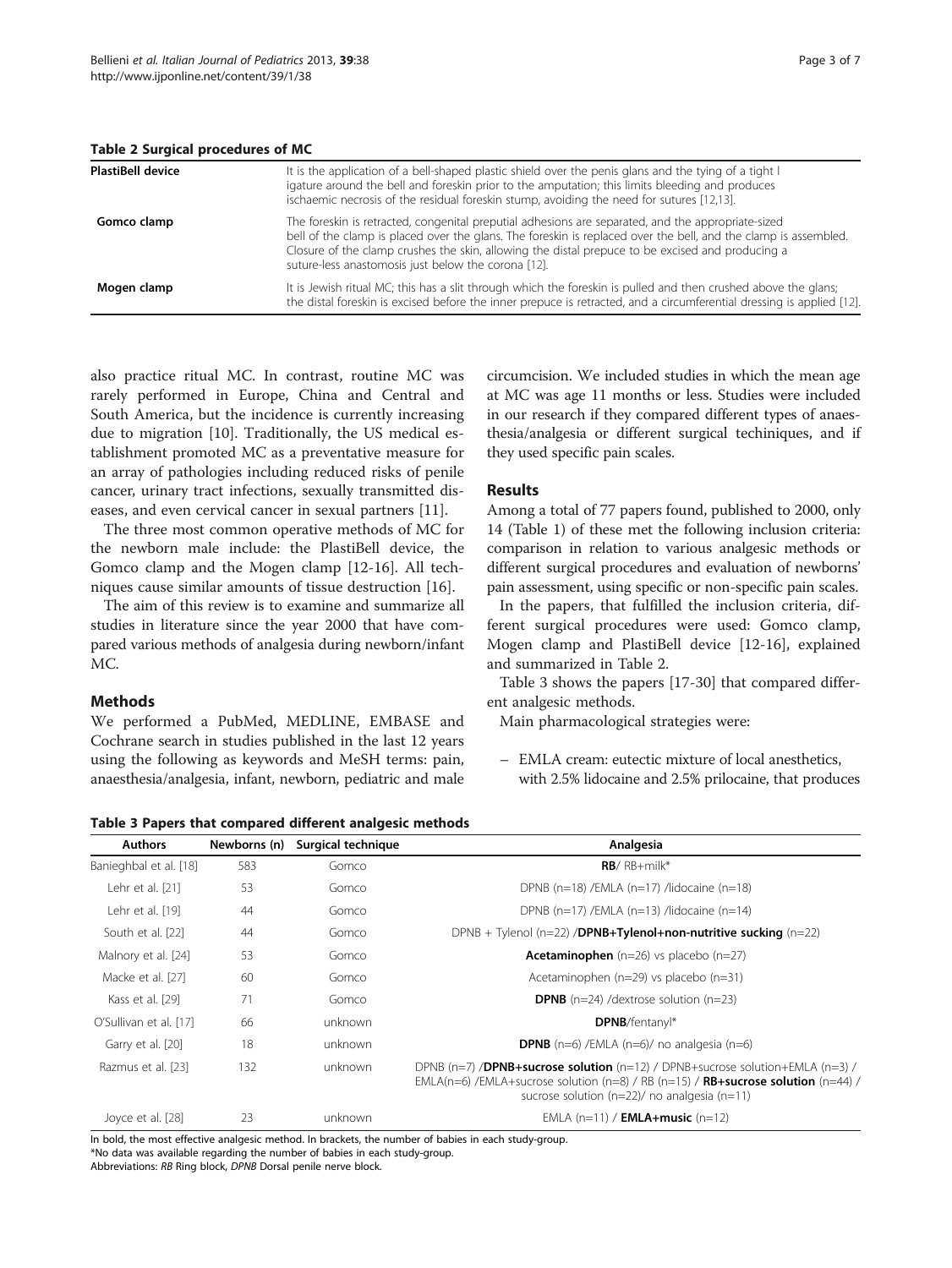| <b>Authors</b>      | Newborns (n) | Moaen | Gomco  | Plastibell | Concurrent analgesia                                                                                         | Pain scale                    |
|---------------------|--------------|-------|--------|------------|--------------------------------------------------------------------------------------------------------------|-------------------------------|
| Taeusch et al. [25] | 59           | 30    | $\sim$ | 29         | <b>DPNB + dextrose solution</b> (all babies)                                                                 | Cry response                  |
| Kaufman et al. [26] | 57           | 29    | 28     | ٠          | <b>EMLA+sucrose solution</b><br>(Gomco n=14, <b>Mogen n=14</b> ) /<br>EMLA+water (Gomco n=14, Mogen $n=15$ ) | Crying time/facial grimancing |
| Taddio et al. [30]  | 86           | 57    | 29     | ٠          | DPNB+EMLA+ acetaminophen<br>$(Mogen) / EMLA$ (Gomco)                                                         | NFCS/ crying time             |

<span id="page-3-0"></span>Table 4 Papers that compared different surgical procedures to perform MC

In bold, the most effective analgesic method or the least painful surgical procedure. Abbreviation: DPNB Dorsal penile nerve block.

dermal analgesia, applied as a topical cream to the distal half of the penis beneath an occlusive dressing 60–90 minutes before the procedure [\[31\]](#page-5-0);

- dorsal penile nerve block (DPNB): regional anaesthesia often obtained with 0.4 ml of 1% lidocaine injected into the fascia beneath the base of the penis at the 10:00 and 2:00 positions using a 27-gauge needle [\[14,32](#page-5-0)];
- subcutaneous penile ring block (RB): 0.8 ml of 1% lidocaine without epinephrine, injected in a circumferential ring around either the midshaft or at the level of the corona [[14,33,34\]](#page-5-0).

Other pharmacological interventions used were: acetaminophen, lidocaine cream, fentanyl, tylenol; nonpharmacological measures were: breast milk, 20% sucrose solution, 50% dextrose solution, non-nutritive sucking (NNS), audio-stimulation with music [[32](#page-5-0)-[36](#page-6-0)].

Seven papers [\[17,19](#page-5-0)-[23,29\]](#page-5-0) considered DPNB, five of which showed the efficacy of DPNB [\[17,20,22,23,29\]](#page-5-0) as preoperative analgesia: one of these considered it in combination with NNS and tylenol [\[22\]](#page-5-0), and one showed the use of DPNB associated to RB and sucrose solution to be more effective [[23](#page-5-0)]. Five studies compared the use of EMLA with other analgesics [\[19-21,23,28\]](#page-5-0), only one [[28](#page-5-0)] showed its analgesic effect, especially in combination to music. Two papers [\[24,27](#page-5-0)] compared acetaminophen with placebo, but they gave contrasting results. Two studies [[18,23\]](#page-5-0) showed the efficacy of RB, one [[23](#page-5-0)] in association with DPNB and oral sucrose. Two papers [\[19,21\]](#page-5-0) evaluated the use of lidocaine cream, but both did not find any analgesic efficacy. One study considered the use of milk [\[18](#page-5-0)], one evaluated the use of dextrose solution [\[29](#page-5-0)] and one

considered the use of fentanyl [[17](#page-5-0)], but none of these had proved effective to decrease the pain response. Seven articles [\[18,19,21,22,24,27,29](#page-5-0)] analyzed analgesic treatments when using the Gomco technique. Two papers [[19,21](#page-5-0)] underlined that there was no significant analgesic difference between DPNB, EMLA and lidocaine cream; one of them showed the effectiveness of NNS, in combination to tylenol and DPNB, to decrease the pain response [\[22\]](#page-5-0); one paper showed the efficacy of DPNB compared with oral dextrose [[29](#page-5-0)]; one study showed the RB utility as preoperative analgesic [[18\]](#page-5-0), and two papers [\[24,27](#page-5-0)] gave no univocal conclusions in the case of acetaminophen: one [\[27](#page-5-0)] excluded any analgesic effect, compared to placebo, but another paper [[24](#page-5-0)] showed its analgesic efficacy. Four papers [\[17,20,23,28](#page-5-0)] did not disclose which surgical procedure was used. One showed the effectiveness of EMLA cream in association with music to decrease the pain response [\[28](#page-5-0)]; one paper showed that DPNB was more effective than EMLA cream [[20](#page-5-0)]; one study showed major analgesic effect using oral sucrose in combination with other common analgesics, especially with RB and DPNB at the same time [\[23\]](#page-5-0); one paper suggested the use of ultrasound DPNB because it was associated with a reduction in terms of analgesic postoperative requirement [[17\]](#page-5-0).

Only three papers [\[25,26,30\]](#page-5-0) compared different surgical techniques to perform MC, as shown in Table 4; all three studies found a greater analgesic effectiveness of Mogen clamp than both Gomco and PlastiBell. In particular, two of these papers [\[26,30](#page-5-0)] compared Mogen with Gomco clamp and both found a best analgesic effect of Mogen in terms of performing time and to decrease the pain response, if associated with preoperative

Table 5 Comparison among the papers that had twenty or more babies in each study-group and simultaneously used the specific pain scale and respective pain scale scores available

| Newborns (n) | Analgesia                                | Specific pain scale | Pain scale scores |
|--------------|------------------------------------------|---------------------|-------------------|
| 53           | Acetaminophen                            | NIPS $(0-7)$        | 1.55 (1.19-2.25)  |
|              | placebo                                  |                     | $2.55(2.1-3.0)$   |
| 44           | DPNB+acetaminophen+non-nutritive sucking | $PIPP (0-21)$       | $5.7(3.7-7.0)$    |
|              | DPNB+Tylenol                             |                     | $8(6.8-8.5)$      |
| 86           | DPNB+EMLA+acetaminophen                  | NFCS (0-100%)       | 30% (20-40%)      |
|              | FMI A                                    |                     | 95% (93-97%)      |
|              |                                          |                     |                   |

In bold, the most effective analgesic method.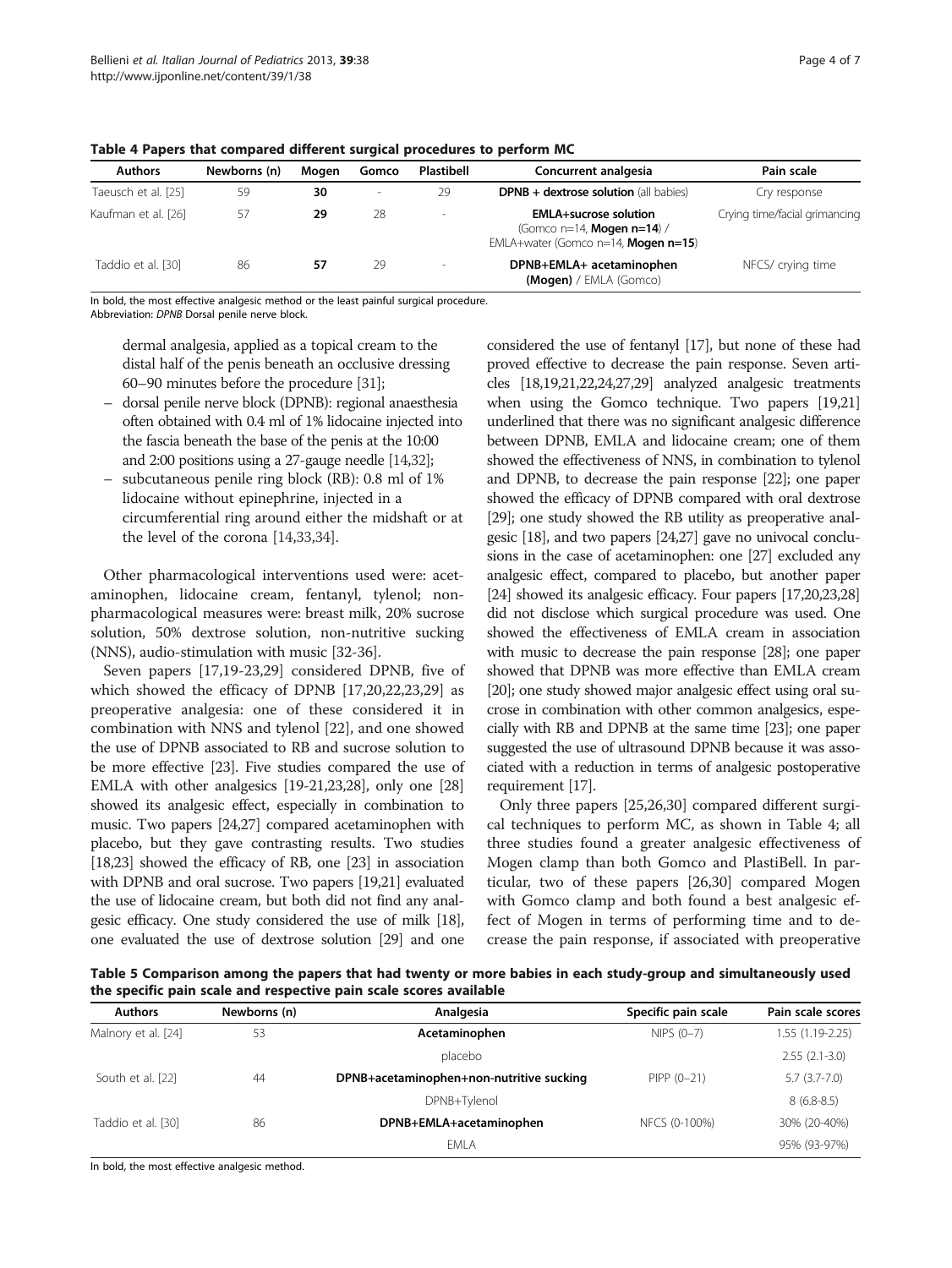| Surgical technique | Short and long-term possible risks                                                                                                                                                                                                                             | Frequency (%) of adverse events       |  |
|--------------------|----------------------------------------------------------------------------------------------------------------------------------------------------------------------------------------------------------------------------------------------------------------|---------------------------------------|--|
| GOMCO clamp        | - severe infection requiring antibiotics;                                                                                                                                                                                                                      | $0.3% - 1.5%$                         |  |
|                    | - severe meatal ulcer;                                                                                                                                                                                                                                         |                                       |  |
|                    | - urethral laceration;                                                                                                                                                                                                                                         |                                       |  |
|                    | - bleeding;                                                                                                                                                                                                                                                    |                                       |  |
|                    | - meatal stenosis;                                                                                                                                                                                                                                             |                                       |  |
|                    | - foreskin adhesions;                                                                                                                                                                                                                                          |                                       |  |
|                    | - meatitis;                                                                                                                                                                                                                                                    |                                       |  |
|                    | - requiring circumcision revision [30,37-44].                                                                                                                                                                                                                  |                                       |  |
| <b>MOGEN</b> clamp | - Need of repeating the procedure if the penis size is small [30,37-44]                                                                                                                                                                                        | Not available, but reported as "rare" |  |
| PLASTIBELL device  | - severe infection requiring antibiotics;                                                                                                                                                                                                                      | 0%-8%                                 |  |
|                    | - severe meatal ulcer;                                                                                                                                                                                                                                         |                                       |  |
|                    | - Plastibell ring device itself, which is left on after the procedure and normally<br>takes 7-10 days to fall off. The problems included delayed separation of the ring,<br>incomplete separation of the ring, or the ring becoming stuck on the penile shaft; |                                       |  |
|                    | - foreskin adhesions;                                                                                                                                                                                                                                          |                                       |  |
|                    | - meatitis;                                                                                                                                                                                                                                                    |                                       |  |
|                    | - requiring circumcision revision [30,37-44].                                                                                                                                                                                                                  |                                       |  |

<span id="page-4-0"></span>Table 6 Frequency of acute and long-term adverse events in neonatal circumcision

analgesia, especially using a combination of analgesics (DPNB with EMLA and acetaminophen [[30\]](#page-5-0), and EMLA with sucrose solution [\[26\]](#page-5-0)). One paper compared the use of the Mogen clamp with the Plastibell device [\[25](#page-5-0)], showing that the Mogen procedure is associated with less pain, stress and discomfort.

Only 7 papers enrolled twenty or more babies for each study-group [\[22,24](#page-5-0)-[27](#page-5-0),[29](#page-5-0),[30](#page-5-0)].

Table [5](#page-3-0) shows the papers in which twenty or more babies were enrolled in each study-group and used validated pain scales and respective pain scale scores, with the data available [[22,24,30](#page-5-0)].

In Table 6 we report the rates of acute and long-term adverse events occurring in neonatal MC, as reported in literature [[30,](#page-5-0)[37-44\]](#page-6-0). As shown there, the Gomco clamp and the Plastibell device are associated to complications, including acute complications, such as bleeding or infection, or long-term adverse events, such as adhesions and meatal stenosis. No data about complications of the Mogen technique are available, and are reported as "rare" [\[37](#page-6-0)].

# **Discussion**

Our data discloses large heterogeneity with regard to size of the samples, pain scales, combinations of pharmacological and non-pharmacological analgesia and surgical techniques. Some studies did not specify the MC procedure applied, and others used non-specific infants' pain assessments (e.g. crying time, heart rate, respiratory rate). Therefore, it was not possible to compare the data of the different studies because only 7 papers enrolled twenty or more babies for each study-group [[22,24](#page-5-0)-[27,29,30\]](#page-5-0). Only three papers [\[22,24,30](#page-5-0)] fulfilled both the conditions of enrolling this number of babies and of using a validated and specific pain scale. The use of a validated pain scale is important because other ways of assessment of pain (e.g. crying time) are neither specific nor sensitive enough.

Among three papers [[22,24,30\]](#page-5-0) collected in Table [5,](#page-3-0) no authors compared the same analgesic methods using the same pain scale; whereby, it is impossible to compare them to make a meta-analysis. This selected data shows that the use of DPNB, in association to tylenol and NNS [[22](#page-5-0)] and DPNB in association to EMLA and acetaminophen [\[30\]](#page-5-0) reduce the pain response, but not totally. Acetaminophen [\[24\]](#page-5-0) seems to be more effective (its main pain score compared with the upper limit of the scale is very low), but it is surprising that the main pain scale score is so low using placebo [\[24\]](#page-5-0).

In particular, DPNB appears to be more effective in association with tylenol and NNS [\[22](#page-5-0)] and in combination with RB and oral sucrose solution [[23\]](#page-5-0). Moreover, the Mogen clamp surgical procedure seems to be less painful than the other techniques [\[25,26,30](#page-5-0)]. This data confirms the previous analysis of data available to 2001 [\[45](#page-6-0)],

### Table 7 Five steps for the analgesia for neonatal MC

- 1- Contain the baby in a calm environment
- 2- Talk to the baby to attract his/her attention
- 3- Massage his/her face, and give some drops of sweet solution on the tongue to obtain a regular sucking
- 4- When the baby has achieved a regular suction, perform DPNB
- 5- Perform MC using the Mogen technique; meanwhile, continue to stimulate the baby throughout the procedure

You can apply EMLA cream on the skin 60 minutes before the procedure. Abbreviations: DPNB Dorsal penile nerve block, MC: male circumcision.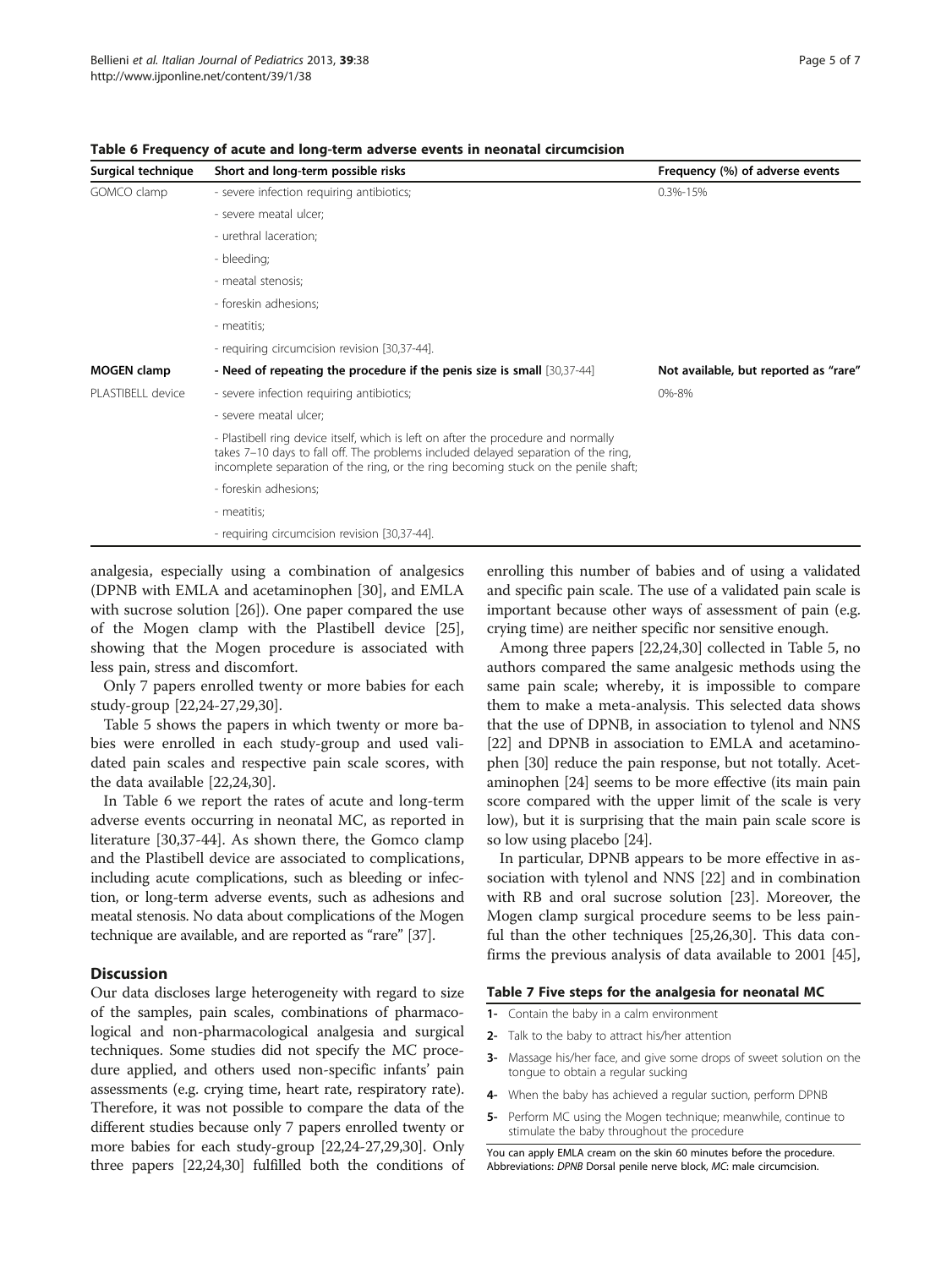<span id="page-5-0"></span>when DPNB was shown to be the most effective analgesic method. Our data is similar to that of 2001 [\[45](#page-6-0)] also with regard to the effectiveness of the Mogen clamp.

We have reported in Table [6](#page-4-0) the clinical drawbacks of the different surgical techniques: the Mogen techniques seems to be the safest. In Table [5](#page-3-0) we reported the level of pain in the most reliable studies we retrieved. No study guarantees a complete analgesia, with the exception of one [24], whose limits we have previously described.

Recently, a non-pharmacological technique used for the relief of pain both in term and preterm infants, called "Sensorial Saturation" (SS) has been proposed and validated. It consists in attracting the baby's attention with positive stimuli (tactile, auditory, gustatory and visual), so as to reduce up to nullify the perception of painful stimuli. This technique is based on neuro-physiological concepts, according to which the newborn's brain is able to "filter" the peripheral stimuli through the "gate control system". In this way, the above stimuli "saturate" the central receptors, resulting in a "sensorial jam" that excludes painful stimuli. Several studies [\[46,47](#page-6-0)] show the effectiveness of the SS, also used in national and international analgesia protocols. SS is not only a "technique", but a way of being with the child, involving parents and making them the protagonists of the medical event. We propose (Table [7](#page-4-0)) a new analgesic approach for infantile MC using SS in association with DPNB.

In conclusion, more research is required to find a better analgesic approach, in order to make infantile MC a totally painless procedure without stress or discomfort for newborns. Present methods do not yet guarantee a total analgesia during this procedure.

#### Competing interests

The authors declare that they have no competing interests.

#### Authors' contributions

CVB and GA performed the analysis of the literature. GB collaborated in the discussion. All authors read and approved the final manuscript.

#### Received: 26 January 2013 Accepted: 20 May 2013 Published: 13 June 2013

#### References

- 1. Bellieni CV, Buonocore G: Neonatal pain treatment: ethical to be effective. J Perinatol 2008, 28(2):87–88.
- 2. Bellieni CV, Tei M, Stazzoni G, Bertrando S, Cornacchione S, Buonocore G: Use of fetal analgesia during prenatal surgery. J Matern Fetal Neonatal Med 2013, 26(1):90–95.
- Bellieni CV, Iantorno L, Perrone S, Rodriguez A, Longini M, Capitani S, Buonocore G: Even routine painful procedures can be harmful for the newborn. Pain 2009, 147(1–3):128–131.
- 4. Bellieni CV, Rocchi R, Buonocore G: The ethics of pain clinical trials on persons lacking judgment ability: much to improve. Pain Med 2012, 13(3):427–433.
- Nelson CP, Dunn R, Wan J, Wei JT: The increasiong incidence of newborn circumcision: data from the nationwide inpatient sample. J Urol 2005, 173(3):978–981.
- 6. Proceedings of the Joint United Nations Programme on HIV/AIDS (UNAIDS) and World Health Organization (WHO): Male circumcision: global trends and

determinants of prevalence, safety and acceptability (UNAIDS/WHO). Geneva, Switzerland: WHO Press; 2007.

- 7. Puig Sola C, Garcia-Algar O, Vall Combelles O: Childhood circumcision: review of the evidence. An Pediatr (Barc) 2003, 59:448–453.
- 8. Wilkinson GB: Circumcision: one of the oldest known surgical procedures. Urol Nurs 1997, 17:125–126.
- 9. Parigi GB: Destiny of prepuce between Quran and DRG. Pediatr Med Chir 2003, 25:96–100.
- 10. Morris BJ: Why circumcision is a biomedical imperative for the 21(st) century. BioEssays 2007, 29(11):1147–1158.
- 11. Proceedings of the Joint United Nations Programme on HIV/AIDS (UNAIDS) and World Health Organization (WHO): Manual for male circumcision under local anaesthesia, Version 2.5B (WHO, UNAIDS, JHPIEGO). Geneva, Switzerland: WHO Press; 2007.
- 12. Cuckow PM: Foreskin. In Pediatric Urology. Second Editionth edition. Edited by Gearhart JP. Elsevier Inc; 2010.
- 13. Paix BR, Peterson SE: Circumcision of neonates and children without appropriate anaesthesia is unacceptable practice. Anaesth Intensive Care 2012, 40(3):511–516.
- 14. Lannon CM, Bailey AGB, Fleischman AR: American Academy of Pediatrics, Task Force on Circumcision: circumcision policy statement. Pediatrics 1999, 103(3):686–693.
- 15. Morgan WKC: The rape of the phallus. JAMA 1965, 193:123–124.
- 16. Wallerstein E: Circumcision: the uniquely American medical enigma. Urol Clin North Am 1985, 12(1):123–132.
- 17. O'Sullivan MJ, Mislovic B, Alexander E: Dorsal penile nerve bock for male pediatric circumcision: a randomized comparison of ultrasound-guided vs anatomical landmark technique. Paediatr Anaesth 2011, 21(12):1214–1218.
- 18. Banieghbal B: Optimal time for neonatal circumcision: An observationbased study. J Pediatr Urol 2009, 5:359–362.
- 19. Lehr VT, Zeskind PS, Ofenstein JP, Cepeda E, Warrier I, Aranda JV: Neonatal facial coding system scores and spectral characteristics of infant crying during newborn circumcision. Clin J Pain 2007, 23(5):417-424.
- 20. Garry DJ, Swoboda E, Elimian A, Figueroa R: A video study of pain relief during newborn male circumcision. J Perinatol 2006, 26(2):106-110.
- 21. Lehr VT, Cepeda E, Frattarelli DAC, Thomas R, LaMothe J, Aranda JV: Lidocaine 4% cream compared with lidocaine 2.5% and prilocaine 2.5% or dorsal penile ring block for circumcision. Am J Perinatol 2005, 22(5):231-237.
- 22. South MM, Strauss RA, South AP, Boggess JF, Thorp JM: The use of nonnutritive sucking to decrease the physiologic pain response during neonatal circumcision: a randomized controlled trial. Am J Obstet Gynecol 2005, 193(2):537–542.
- 23. Razmus IS, Dalton ME, Wilson D: Pain management for newborn circumcision. Pediatr Nurs 2004, 30(5):414–7,427.
- 24. Malnory M, Johnson TS, Kirby RS: Newborn behavioral and physiological responses to circumcision. MCN Am J Materna Child Nurs 2003, 28(5):313–317.
- 25. Taeusch HW, Martinez AM, Partridge JC, Sniderman S, Armstrong-Wells J, Fuentes-Afflick E: Pain during Mogen or PlastiBell circumcision. J Perinatol 2002, 22(3):214–218.
- 26. Kaufman GE, Cimo S, Miller LW, Blass EM: An evaluation of the effects of sucrose on neonatal pain with 2 commonly used circumcision methods. Am J Obstet Gynecol 2002, 186(3):564–568.
- 27. Macke JK: Analgesia for circumcision: effects on newborn behavior and mother/infant interaction. J Obstet Gynecol Neonatal Nurs 2001, 30(5):507–514.
- 28. Joyce BA, Keck JF, Gerkensmeyer J: Evaluation of pain management interventions for neonatal circumcision pain. J Pediatr Health Care 2001, 15(3):105–114.
- 29. Kass FC, Holman JR: Oral glucose solution for analgesia in infant circumcision. J Fam Pract 2001, 50(9):785–788.
- 30. Taddio A, Pollock N, Gilbert-MacLeod C, Ohlsson K, Koren G: Combined analgesia and local anesthesia to minimize pain during circumcision. Arch Pediatr Adolesc Med 2000, 154(6):620–623.
- 31. Anand K: The biology of pain perception in newborn infants. Advances in Pain Research Therapy 1990, 15:113-122.
- 32. Stang HJ, Snellman LW, Conroy MM, Liebo R, Brodersen L, et al: Beyond dorsal penile nerve block: a more humane circumcison. Pediatrics 1997, 100:1–6.
- 33. Marchett L, Main R, Redick E: Pain reduction during neonatal circumcision. Pediatr Nurs 1989, 15:207–210.
- 34. Dixon S, Snyder J, Holve R, Bromberger P: Behavioral effects of circumcision with and without anesthesia. J Dev Behav Pediatr 1984, 5:246–250.